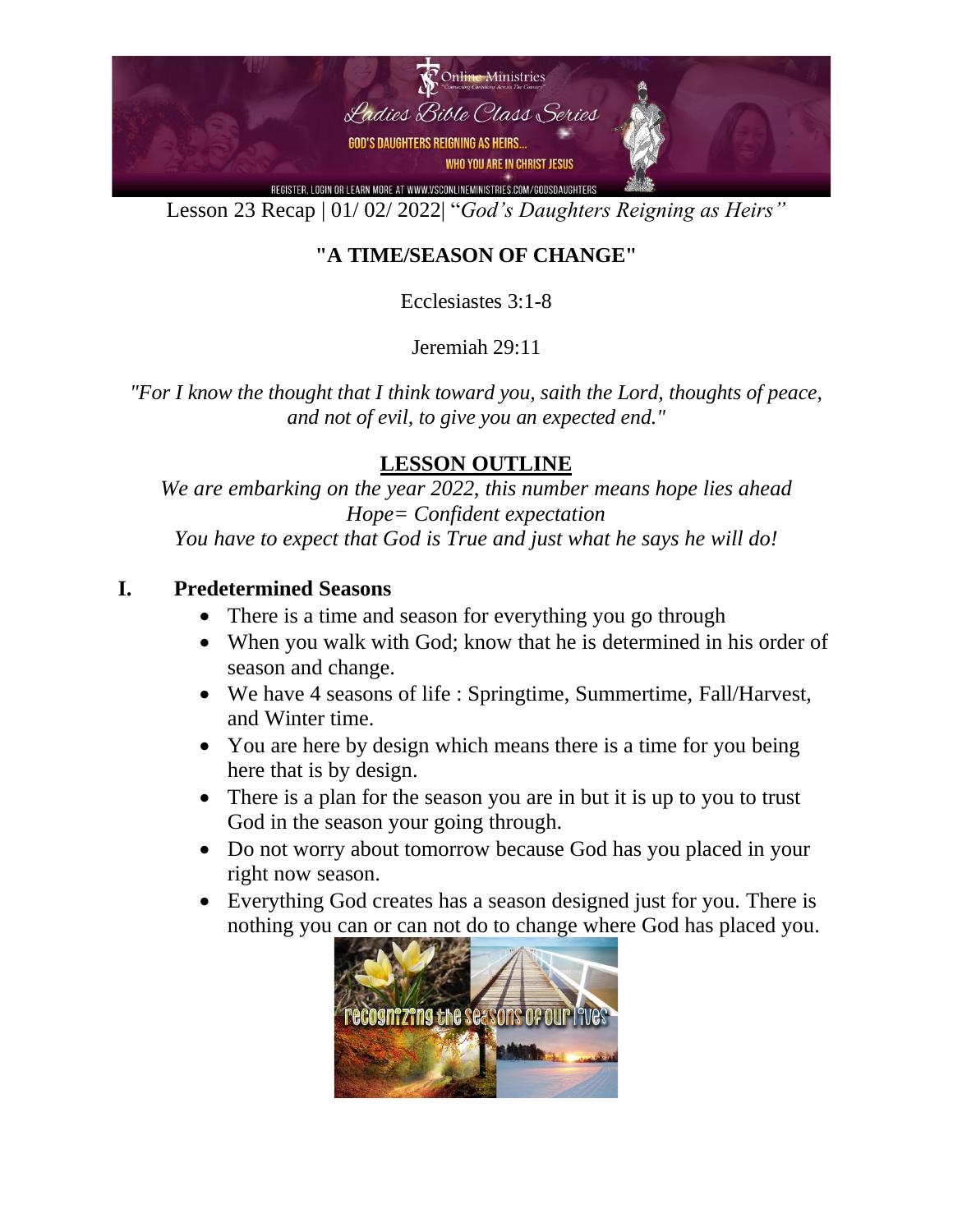

Lesson 23 Recap | 01/ 02/ 2022| "*God's Daughters Reigning as Heirs"*

# **II. Life's Orderly Progression**

- Your day is fixed there is an order to your design by the Lord
- Life is a divine gift given by God; everyone is here by design and at the correct time purposed by God.
- You can plan but God rules.
	- o There are seasons of friendships
	- o There are seasons to give and season to get
	- o Everything does not require a response; tend to your own business
	- Remember to do as the Bible says and bridle your tongue-Muzzle your tongue.
	- The muzzle God gives is for your protection, sometimes you might need to refrain from speaking

#### **There is a time….**

*A Time to dream A Time to be sold A time to be falsely accused A time to unfairly judged A time to be jailed A time to be forgotten A time to be remembered A timed to be restored A time to be bought to the fulfillment of God's purposed*

*As you reflect on your seasons of life do you see a pattern for which you were designed*

- Do you find yourself stuck in a certain season of life?
- Are you allowing the past to control your predestined place and time?
- Once a season is over; you can't recapture it.
- Each season you must work out what God is trying to teach you.